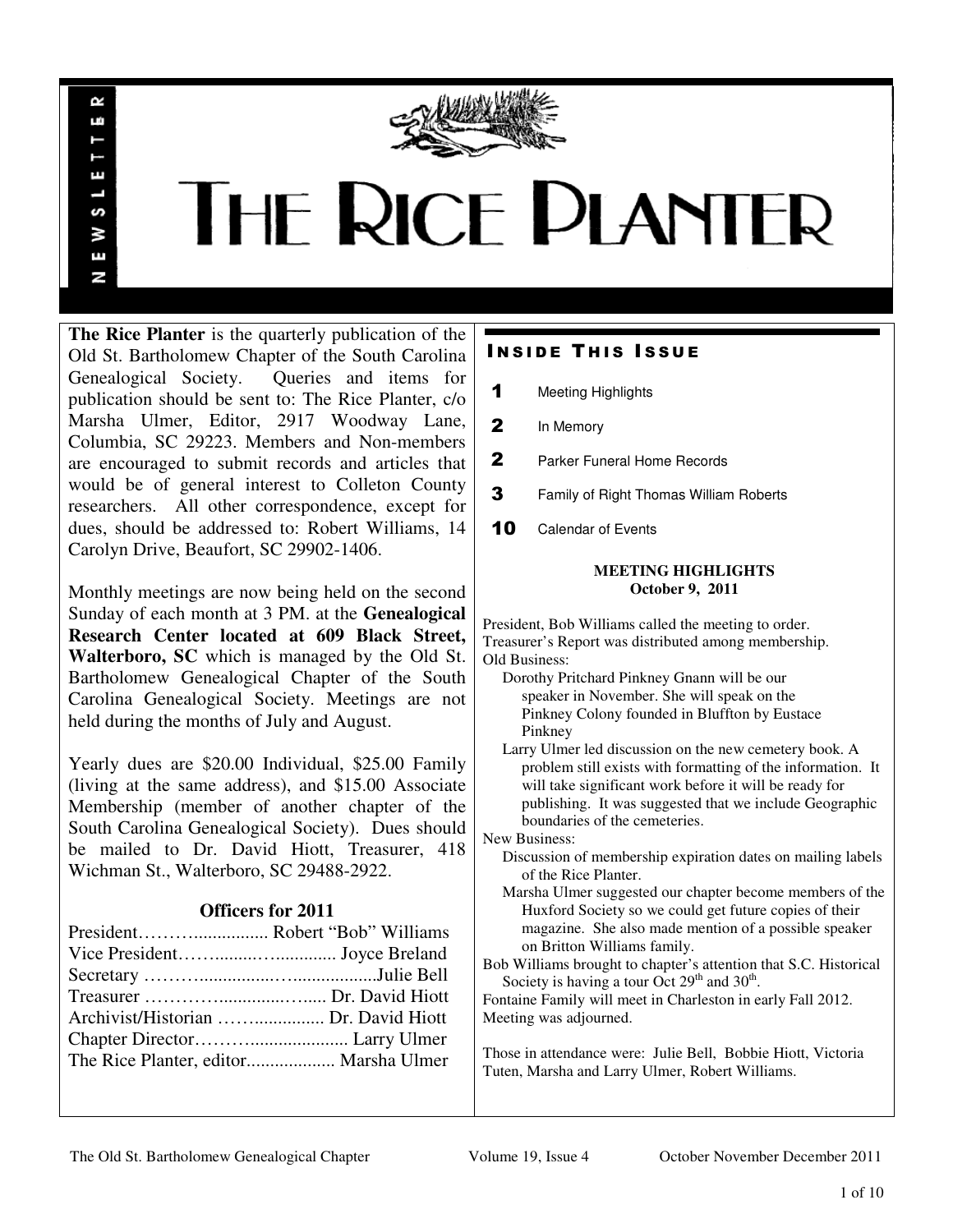#### **MEETING HIGHLIGHTS November 13 2011**

| <b>November 13 2011</b>                                                                                                                                                         |                                                                                                           |
|---------------------------------------------------------------------------------------------------------------------------------------------------------------------------------|-----------------------------------------------------------------------------------------------------------|
| Pres. Bob Williams called meeting to order.<br>Treasurer's Report passed out.<br>Announced the following information:                                                           | Roesel, Anna Belle<br>b. Jul 26 1883 Richmond County, GA<br>d. Nov 29 1956 Colleton County, SC            |
| Nov 20 <sup>th</sup> Koger House in Dorchester County, SC will have open<br>house.                                                                                              | bur: Magnolia Cemetery, Augusta, GA<br>Spouse: August Roesel                                              |
| April Meeting will be third Sunday (Easter is Second Sunday)                                                                                                                    | Father: Kelley Scarborough b. Richmond County, GA                                                         |
| Appleby House in Dorochester County, SC to become<br>Genealogical or Research Center.                                                                                           | Mother: Agnes b. Richmond County, GA<br>Son: Raymond W. Roesel of Augusta, GA                             |
| 2012 Marks the 200 year Anniversary of the War of 1812.<br>Census 1940 to be released.                                                                                          | Dau: Bailey Simons of Walterboro, SC<br>3 Grandchildren                                                   |
| Research Center in Walterboro, SC will be open the weeks of                                                                                                                     |                                                                                                           |
| Thanksgiving, Christmas and New Years.<br>Our Guest Speaker Mrs. Dorothy Gnann spoke on progenitor, Thomas                                                                      | Ryan, Cyril Moody                                                                                         |
| Pinkney and history of the Pinkney Family. She mentioned the<br>following books: Back Over Home, Dawn of Hope Plantation, and                                                   | b. Mar 3 1892 Colleton County, SC<br>d. Apr 25 1956 Colleton County, SC                                   |
| St. Mary's in the Woods Catholic Church in Pinkney Colony.                                                                                                                      | bur: Doctor's Creek Baptist Church, Colleton County, SC                                                   |
| We thanked Mrs. Gnann and presented her with a copy of "Cemetery<br>Inscriptions of Lower Colleton County, SC".                                                                 | Spouse: Janie Drawdy<br>Occ: Retired Farmer                                                               |
| Motion made and passed that the chapter would supply a copy of our                                                                                                              | Father: J. B. Ryan b. Colleton County, SC                                                                 |
| Live Oak Cemetery Database to Charlie Sweat of the Live Oak                                                                                                                     | Mother: Catherine Drawdy b. Colleton County, SC<br>Son: Clarence Ryan of Florida                          |
| Cemetery Board of Trustees. The Trustee will update the database<br>and provide the chapter with updates. Larry Ulmer to maintain                                               | Dau: Vivian Vineyard of Jacksonville, NC                                                                  |
| database for OSBGC.                                                                                                                                                             | Bro: Tom Ryan of Ruffin, SC<br>Ervin Ryan of Ruffin, SC                                                   |
| Meeting adjourned                                                                                                                                                               | Novell Ryan of Walterboro, SC                                                                             |
| Those in attendance were: Catherine Branham, Dot Ganann, Frances<br>and Graham Grande, David and Bobbi Hiott, John S. Hiott, Larry and<br>Marsha Ulmer, and Robert J. Williams. | John Ryan of St. Augustine, FL<br>Dau: Mrs. D. C. Anderson of Walterboro, SC                              |
|                                                                                                                                                                                 | <b>Scherer, Lee Richard</b>                                                                               |
| <b>IN MEMORY</b><br><b>RUTH HARRISON LANE</b>                                                                                                                                   | b. Aug 22 1894 Illinois<br>d. Oct 14 1956 Colleton County Hosp., Colleton County, SC                      |
| We would like to express our deepest sympathy to the family                                                                                                                     | bur: Granite City, Ill.                                                                                   |
| and friends of Ruth Harrison Lane who passed away Nov 22,                                                                                                                       | Occ: Mechanical Supervisor for Standard Oil Co.<br>Father Joseph Scherer b. Illinois                      |
| 2011. Ruth Lane was a fellow researcher and long standing<br>member of the Old St. Bartholomew Chapter of the SC                                                                | Mother: Mary Scherer b. Illinois                                                                          |
| Genealogical Society. She will be sadly missed.                                                                                                                                 | Son: Commander USN L. R. Scherer Jr of Virginia<br>Bro: John Scherer of Granite City, IL                  |
| Contributions to Old St. Bartholomew Chapter have been                                                                                                                          | Sis: Mrs. Edward Siebert of Granite City, IL                                                              |
| made in Memory of Ruth Lane by:                                                                                                                                                 | Mrs. Steve Graff of Granite City, IL<br>Annie Scherer of Granite City, IL                                 |
| Betts Bailey of Darlington, SC<br>Melissa Fritz of Columbia, SC                                                                                                                 | <b>Shultz, Nell Moore</b>                                                                                 |
| Pamela Arrington of Prosperity, SC                                                                                                                                              | b. Aug 23 1906 Hendersonville, SC                                                                         |
| Dorothy Pinckney and Lorraine Browning both of<br>Walterboro, SC.                                                                                                               | d. Mar 22 1956 Colleton County Hospl, Colleton County, SC<br>bur: Live Oak Cemetery, Walterboro, SC       |
| David and Bobbie Hiott of Walterboro, SC.                                                                                                                                       | Spouse: Robert T. Shultz                                                                                  |
|                                                                                                                                                                                 | Father: George E. Haskell Moore b. Gillisonville, SC<br>Mother: Ada Cornelia McTeer b. Hampton County, SC |
| A PLEASANT REMINDER                                                                                                                                                             | Son: Robert T. Shultz Jr                                                                                  |
| IT IS TIME TO RENEW YOUR MEMBERSHIP TO OLD ST.                                                                                                                                  | Bro: Dr. Arthur S. Moore of Walterboro, SC<br>Dr. George E. H. Moore of Walterboro, SC                    |
| BARTHOLOMEW CHAPTER. A renewal form has been enclosed                                                                                                                           | Dr. Henry W. Moore of Columbia, SC                                                                        |

 Dr. Henry W. Moore of Columbia, SC E. Raymond Moore of Aiken, SC

Sis: Mrs. Sylvester Guess of Hendersonville, SC

for you convenience.

### **PARKER FUNERAL HOME RECORDS**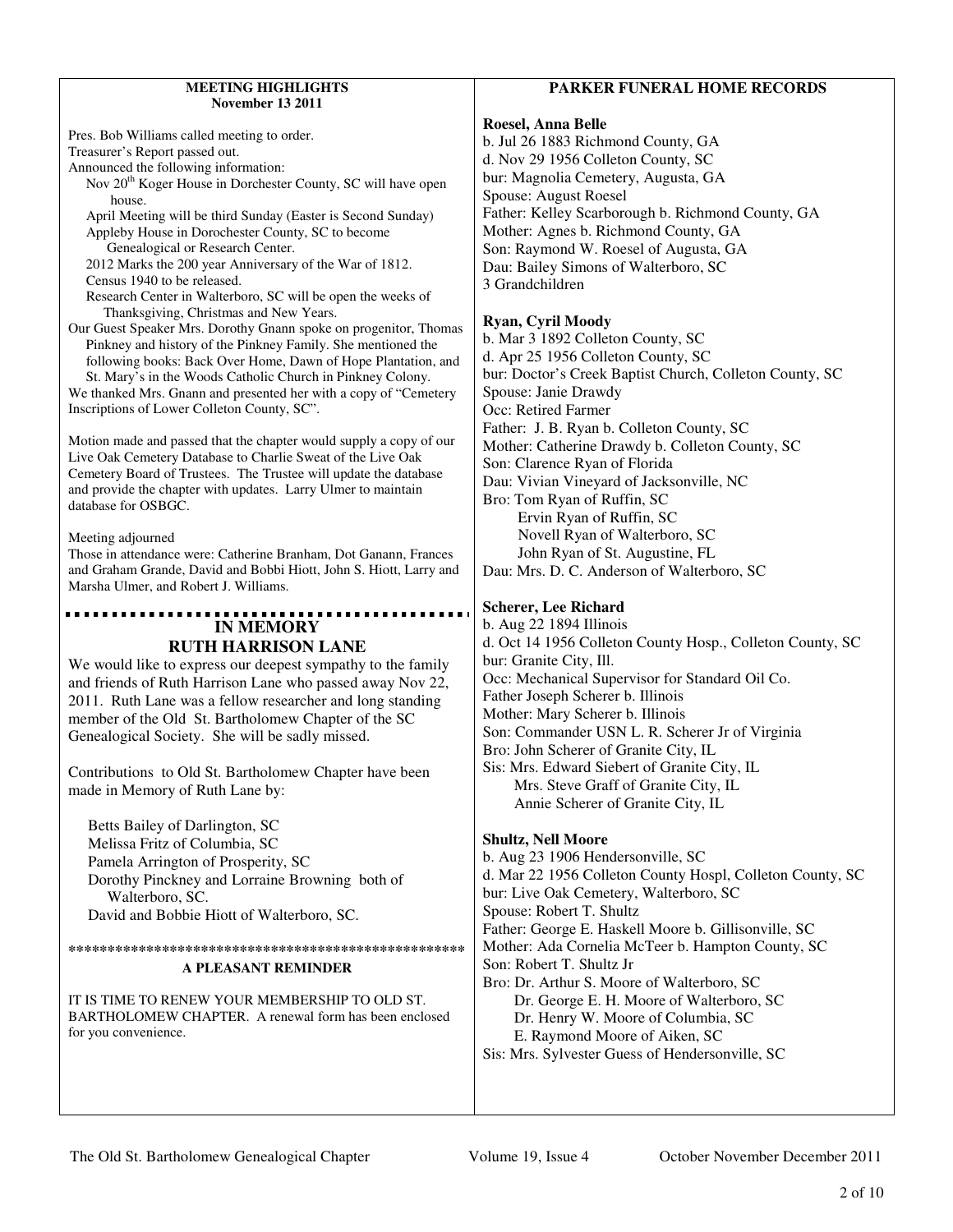#### **DEAR MEMBERS,**

 **The Right Thomas William "RTW" Roberts family history was done by Jackie and Evelyn Roberts. Thank you.** 

#### **FAMILY OF RIGHT THOMAS WILLIAM "RTW" ROBERTS Generation Four cont'**

58. **Sarah Nita Roberts**, born May 02 1911 in Colleton County, SC, died Apr 4 1989 in Walterboro, Colleton County, SC, buried in Williams Cemetery, Williams, SC. She married **John Cornelius Crosby**, born Nov 3 1900 in Colleton County, SC (son of **John Marion "Busch" Crosby** and **Fannie Emma Westbury**), died Sep 29 1988 in Walterboro, Colleton County, SC, buried in Williams Cemetery, Williams, SC. He was an employee at Griffin & Warren Lumber Company.

*Children:*

- 207 i. John Cornelius Crosby Jr, born Feb 12 1926, died Oct 08 1930, buried in Williams Cemetery, Williams, SC.
- 208 ii. Harry A. Crosby, born Nov 04 1928, died Aug 21 1991, buried in Williams Cemetery, Williams, SC.
- iii. Reginald David "Reggie" Crosby, born Aug 02 1931 in Williams, Colleton County, SC, died Jun 06 2010 in Veteran's Victory House, Walterboro, SC. He was an Army Veteran serving in the Korean Conflict. He retired from Old Fort Packing Company, Walterboro, SC, buried in Williams Cemetery, Williams, SC.
- 210 iv. Marion N. "Big Daddy" Crosby, born Mar 21 1934, died Mar 27 2001. He married (1) Louise Mixson. He married (2) Libby Unknown. He married (3) Wanda Gail Unknown.
- 211 v. Hattie Ruth Crosby, born Dec 21 1936, died Jun 20 2003. She married Romain Herndon, born Mar 22 1907 (son of John Herndon and Beulah Carter), died Nov 27 1972, buried in Williams Cemetery, Williams, SC. He was a retired Painter. He was a Veteran of World War II.
- 212 vi. Jimmy Howard Crosby, born Aug 04 1939 in Williams, Colleton County, SC, died Mar 29 1998 in Colleton Medical Center, Walterboro, SC, buried in Glendale Memorial Cemetery, Walterboro, SC. He married (1) Pam Prescott. He married (2) Robbie Robertson. He married (3) Sandy O'Quinn.
- 213 vii. Patricia Ann "Patsy" Crosby, born May 31 1941. She married Fairey Bennett Jr, born Jan 29 1934.
- 214 viii. James "Doc" Crosby, born Oct 12 1942.
- 215 ix. Mendell J. Crosby, born May 21 1944.
- 216 x. Shirley Lenora Crosby, born Aug 31 1945. She married James Roy Crosby, born Nov 14 1945.
- 217 xi. Mary Ann Crosby, born Sep 26 1946 in Colleton County, SC. She married James H. Pellum, born in Charleston County, SC (son of Elijah Lish Pellum Sr and Mary Magdalene Murdaugh), He was a minister.
- 218 xii. Neta Elise Crosby, born Jul 2 1948 in Walterboro, Colleton County, SC, died Dec 9 1966 in Automobile accident, Walterboro, SC, buried in Williams Cemetery, Williams, SC.

 219 xiii. Wanda Mae Crosby, born Nov 28 1951 in Colleton County Hospital, Walterboro, SC, died Aug 05 2010 in Colleton Medical Center, Walterboro, SC, buried in Evergreen Christian Church, Walterboro, SC. She married Clarence Edward Risher, about 1968, born May 20 1949 (son of Benjamin "Leroy" Risher and Clara Virginia Mahaffey).

59. **Mary Ella Roberts**, born Feb 03 1913, died Dec 25 1952. She married **George "Robert" Westbury**, born May 11 1915 (son of **Westley T. Westbury** and **L. Geneva Strickland**), died Feb 27 1952, buried in Westbury Cemetery, Grover, Dorchester County, SC.

*Children:*

- 220 i. Russell Westbury, born Nov 23 1933, died Sep 17 2004.<br>221 ii. Noah Westbury.
- 221 ii. Noah Westbury.<br>222 iii. Rachel Westbury.
- iii. Rachel Westbury.
- 223 iv. Gail Westbury.
- 224 v. Deward Westbury.
- 60. **Floyd William Roberts**, born Sep 18 1920, died Jul 28 1995, buried in East Point, FL. He married (1) **Unknown Goul**, Apr 05 1942, born Feb 07 1927.

- 225 i. Linda Roberts.<br>226 ii. Philip Roberts.
- ii. Philip Roberts.
- 227 iii. Verna Roberts.
- 228 iv. Allen Roberts.<br>229 v. Jacob Roberts.
- v. Jacob Roberts.<br>vi. Thelma Robert
- 230 vi. Thelma Roberts.<br>231 vii. Lottie Roberts.
- vii. Lottie Roberts.

 He married (2) **Willa May Unknown**. **Willa**: Previously married unknown Tumbleston and had Marlene Tumbleston.. *Children:*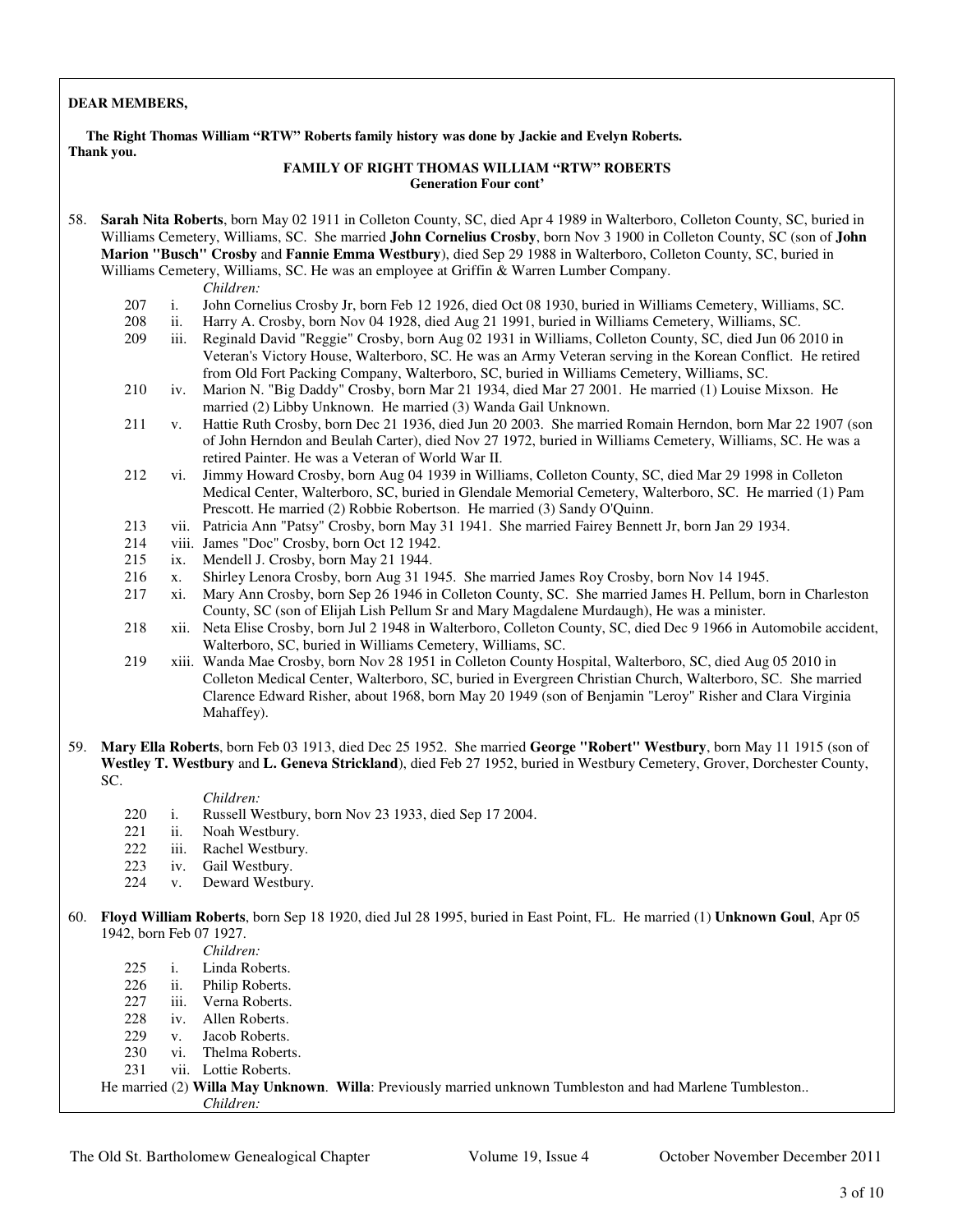- 232 viii. Anthony Roberts, born Dec 18 1964.<br>233 ix. Sherrie Roberts, born Sep 11 1955.
- 233 ix. Sherrie Roberts, born Sep 11 1955.<br>234 x. Avonda Arnelle Roberts, born Jul 2
- x. Avonda Arnelle Roberts, born Jul 29 1960.
- 61. **Hayman Roberts**, born Dec 15 1922 in Colleton County, SC, died Sep 13 1994 in Roper Hospital, Charleston, SC, buried in Pine Grove Baptist Church, Walterboro, SC. He was a Carpenter. He married (1) **Lucy Raye Polk**, born May 09 1924 in Allendale County, SC (daughter of **Fletcher T. Polk** and **Lucy Polk**), died May 30 1976 in Providence Hospital, Columbia, SC, buried in Pine Grove Baptist Church, Walterboro, SC.

*Children:*

- 235 i. Jimmy H. Roberts, born Jul 20 1943, died Sep 16 1997 in Pelion, Lexington County, SC.
- ii. Ann Elizabeth Roberts, born Aug 25 1946.
- 237 iii. Lynn Dale Roberts, born Mar 31 1954 in Colleton County Hospital, Walterboro, SC. He married Merrilee McCall, Aug 04 1973 in Pine Grove Baptist Church, Walterboro, SC, SC. Merrilee: Daughter of Mr and Mrs Ronald F. McCall of Islandton, SC.

 He married (2) **Naomi Hattie DuBois**, married Dec 26 1976, born Feb 13 1929 in Colleton County, SC (daughter of **Enoch Herman DuBois** and **Maude Hattie Polk**), died Oct 17 1989 in Islandton, Colleton County, SC, buried in Rice Patch Christian Church, Islandton, SC.

 He married (3) **Lou "Raye" Fender**, born Oct 17 1926 in Colleton County, SC (daughter of **Benjamin Franklin "Frank" Fender Sr** and **Permelia Miranda "Bee" Fralix**), died Aug 21 2004 in St Francis Hospital, Charleston, SC, buried in Ashton Cemetery, Ashton, SC.

- 64. **Eurell Annie Roberts**, born Jun 29 1916 in Colleton County, SC, died Jul 30 1988 in Colleton Regional Hospital, Walterboro, SC, buried in Shiloh Baptist Church, Ruffin, SC. She married **Jesse "Lee" Nettles**, Feb 12 1955, born Sep 18 1903 (son of **Jesse James Nettles** and **Christina Rutledge Petit**), died Apr 11 1967, buried in Shiloh Baptist Church, Ruffin, SC. *Children:*
	- 238 i. Robbie Lee Nettles, born Feb 06 1956 in Colleton County, SC, died Aug 02 1988 in Ridgeland Hospital, Ridgeland, SC, buried in Shiloh Baptist Church, Ruffin, SC, never married.
- 65. **Raymond Eddie Roberts**, born Feb 08 1918, died Feb 04 1946 in Philippines, buried in Shiloh Baptist Church, Ruffin, SC. He married **Rilla E. "Rillie" Roberts**, Apr 15 1936, born Dec 07 1917 (daughter of **William Nathan "Billie" Roberts Sr** and **Margaret "Jessie" Nettles**).
	- *Children:*
	- 239 i. Larry H. Roberts, born Jan 03 1943, died Nov 26 1962, buried in Shiloh Baptist Church, Ruffin, SC. He was A2C US Air Force.
	- 240 ii. Shirley Roberts, born Jan 03 1943.
- 66. **Lourie Geneva Roberts**, born Feb 19 1922, died Feb 10 1992, buried in Pine Grove Baptist Church, Walterboro, SC. She married **Willie Frankie Benton**, born May 22 1923 in Walterboro, Colleton County, SC (son of **Henry Benton** and **Lelia Hartley**), died Dec 06 1993 in Colleton Regional Hospital, Walterboro, SC, buried in Pine Grove Baptist Church, Walterboro, SC. He was a Parts Manager. **Willie**: Married a second time to Eva Lynn Wilson.
	- *Children:* 241 i. Judy Benton.
- 67. **Eugene Clevie Roberts**, born Apr 26 1924 in Walterboro, Colleton County, SC, died Jun 25 2010 in Bayview Manor, Beaufort, SC, buried in Beaufort Memorial Gardens, Beaufort, SC. He was a veteran of World War II United States Army Veteran. His occupation was Mechanic. He married **Dorothy Louis Nettles**, Mar of 1946 (daughter of **Grover Virgil Nettles Sr** and **Katie Rebecca Shaffer**), died Apr 24 1991.
	- *Children:*
	- 242 i. Barbara Ann Roberts, born Dec 18 1951. She married Riley William Roberts, Apr 08 1974, born Dec 21 1948 (son of Johnny "Charlie" Roberts and Naomi Hattie DuBois)
	- 243 ii. Janelle Roberts, born Jan 14 1947. She married Andre "VanNote" Albert, born Mar 23 1945.
	- 244 iii. Ronnie Roberts, born Sep 25 1948, died Mar 01 1997.
	- 245 iv. Carroll Roberts, born Nov 03 1954, died Dec 20 2004.
	- 246 v. Gail Roberts, born Dec 19 1956. She married Charles Daniel Brunson.

68. **Jackie Edward Roberts**, born Jan 02 1935. He married **Evelyn Ruth Pate**, May 29 1956, born Jun 24 1938 (daughter of **John Evelyn Pate** and **Regina Revels**).

*Children:*

- 247 i. Patrick Edward Roberts, born Jan 15 1959.<br>248 ii. Todd Barry Roberts, born Nov 09 1960.
- 248 ii. Todd Barry Roberts, born Nov 09 1960.<br>249 iii. Jackie Bart Roberts, born Jan 02 1969.
- iii. Jackie Bart Roberts, born Jan 02 1969.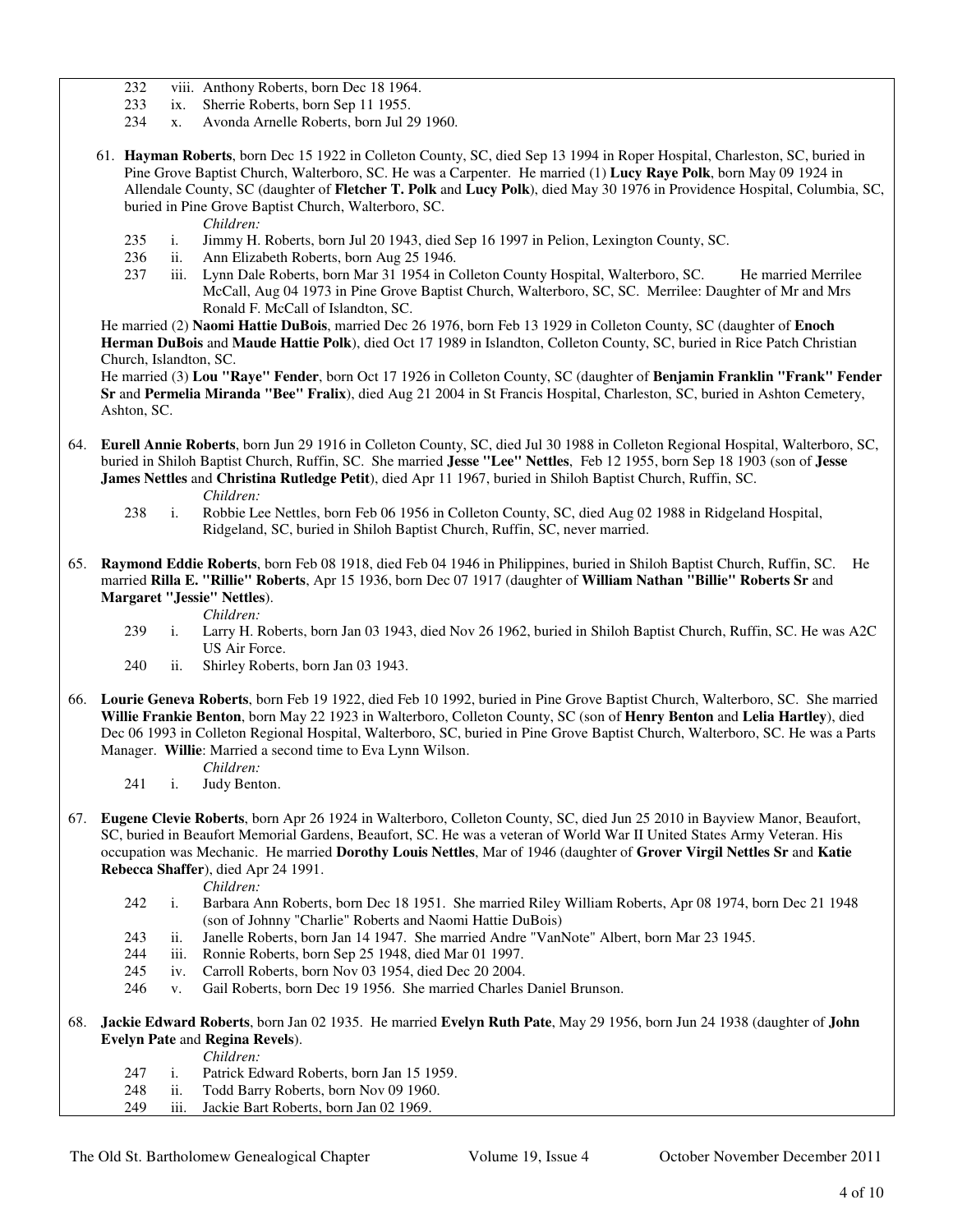#### 69. **Mendell Ray Roberts**, born Jan 14 1938. He married **Uldean Buchanan**, born Mar 25 1943 (daughter of **Alford Buchanan** and **Nellie Maye Pigate**).

*Children:*

- 250 i. Geraldine Roberts, born Dec 18 1961.
- 251 ii. Tony Roberts, born Oct 30 1966.
- 252 iii. Beth Roberts, born Feb 10 1968.<br>253 iv. Patsy Roberts, born Aug 29 1972
- iv. Patsy Roberts, born Aug 29 1972.
- 70. **Johnny "Charlie" Roberts**, born Mar 6 1918, died Oct 1 1971 in Colleton County Hospital, Walterboro, SC, buried in Rice Patch Christian Church, Islandton, SC. He married **Naomi Hattie DuBois**, Feb 19 1944, born Feb 13 1929 in Colleton County, SC (daughter of **Enoch Herman DuBois** and **Maude Hattie Polk**), died Oct 17 1989 in Islandton, Colleton County, SC, buried in Rice Patch Christian Church, Islandton, SC.

- *Children:*<br>254 i. Riley Wil 254 i. Riley William Roberts, born Dec 21 1948. He married Barbara Ann Roberts, Apr 08 1974, born Dec 18 1951 (daughter of Eugene Clevie Roberts and Dorothy Louis Nettles).
- 255 ii. Miriam Maude Roberts, born Jan 27 1951 in Colleton County Hospital, Walterboro, SC. She married Michael Bruce Breland, Jun 12 1970 in Rice Patch Christian Church, Islandton, SC, born Oct 23 1945 in EsDorn Hospital, Walterboro, SC (son of Robbie Bruce Breland and Novis Elizabeth Ulmer).
- 256 iii. Joann Naomi Roberts, born Aug 11 1952 in Colleton County Hospital, Walterboro, SC. She married Jonnie Franklin Sturkey Sr, Sep 01 1970, born Jul 16 1949 in Columbia, Richland County, SC (son of Junior Sturkey and Ethel Blackwell), died Jan 06 2002, buried in Rice Patch Christian Church, Islandton, SC. He was Owner of Sturkey Acoustics. He was a U. S. Marine Corps Vietnam War Veteran.
- 257 iv. Carolyn Linda Roberts, born Oct 23 1954 in Colleton County Hospital, Walterboro, SC. She married Henry Benjamin Cook Jr, Jul 24 1971 in Rice Patch Christian Church, Islandton, SC, born Jan 24 1951 (son of Henry Benjamin Cook Sr and Jessie May Grant).
- 72. **Louis James Roberts**. He married **Eve Nettles** (daughter of **Lawrence Lee Nettles** and **Treacie Evelyn Roberts**). *Children:*<br>258 i. Charlie Lo
	- i. Charlie Louis Roberts, born Jun 14 1951. He married Elizabeth Rose Martin (daughter of Wallace Martin and Ellen Beatrice Unknown). Elizabeth: Married a second time to Mr. Wyckoff.
	- 259 ii. Janice Treacie Roberts, born Feb 8 1953 in Colleton County Hospital, Walterboro, SC, died Aug 9 2000 in Colleton Medical Center, Walterboro, SC, buried in Shiloh Baptist Church, Ruffin, SC. She married Lamar Willis Nettles, born Dec 24 1948 in Colleton County, SC (son of Kistler Willis Nettles and Cozie Roberts), died Jul 24 2008 in Trident Medical Center, North Charleston, SC, buried in Shiloh Baptist Church, Ruffin, SC. He was employed with Colleton County Maintenance Division.
	- 260 iii. Sandra Eve Roberts, born Jan 09 1956 in Colleton County Hospital, Walterboro, SC. She married Fred Cannon Davenport.
	- 261 iv. Jerry Lee Roberts, born Jul 08 1958 in Colleton County Hospital, Walterboro, SC. He married Pamela Joyce Kinard, Apr 11 1980 in Peniel United Methodist Church, Walterboro, SC, born Jul 31 1958 (daughter of Emory McCoy Kinard and Joyce Dantzler).
	- 262 v. James Terry Roberts, born Jul 08 1958 in Colleton County, Walterboro, SC. He married Karen Lisa Todd.
	- 263 vi. Pamela Roberts. She married Horace Knapp.
	- 264 vii. Terri Roberts. She married Bruce Hand.
	- 265 viii. Tommy Lawrence Roberts, born Sep 29 1965 in Colleton County Hospital, Walterboro, SC.
- 73. **Richard Nathan Roberts**, born Apr 16 1928 in Colleton County, SC, died Aug 22 1995 in Colleton Medical Center, Walterboro, SC, buried in Shiloh Baptist Church, Ruffin, SC. He was a Press Operator at Westinghouse. He was an Army Veteran. He married **Mavis Janette Zahler**, born Jun 17 1937 in Early Branch, Hampton County, SC (daughter of **George Wesley Zahler Jr** and **Ada Janette Youmans**).

*Children:*

- 266 i. Richard Wesley "Ricky" Roberts, born Jan 07 1956 in Colleton County Hospital, Walterboro, SC. He married Pamela Jean Strickland.
- 267 ii. Lavenia "Janette" Roberts, born Jun 25 1959 in Colleton County Hospital, Walterboro, SC. She married Unknown Sturkey.
- 268 iii. Bonnie Rose Roberts, born Mar 14 1963 in Colleton County Hospital, Walterboro, SC, died Oct 13 1974 in Colleton County Hospital, Walterboro, SC, buried in Shiloh Baptist Church, Ruffin, SC.
- 74. **Jewel Etta Roberts**, born Apr 6 1925 in Colleton County, SC, died Sep 18 2006 in Medical University Hospital, Charleston, SC, buried in Shiloh Baptist Church, Ruffin, SC. She was a retired seamstress. She married **Marvin Seal Dandridge**, divorced. *Children:*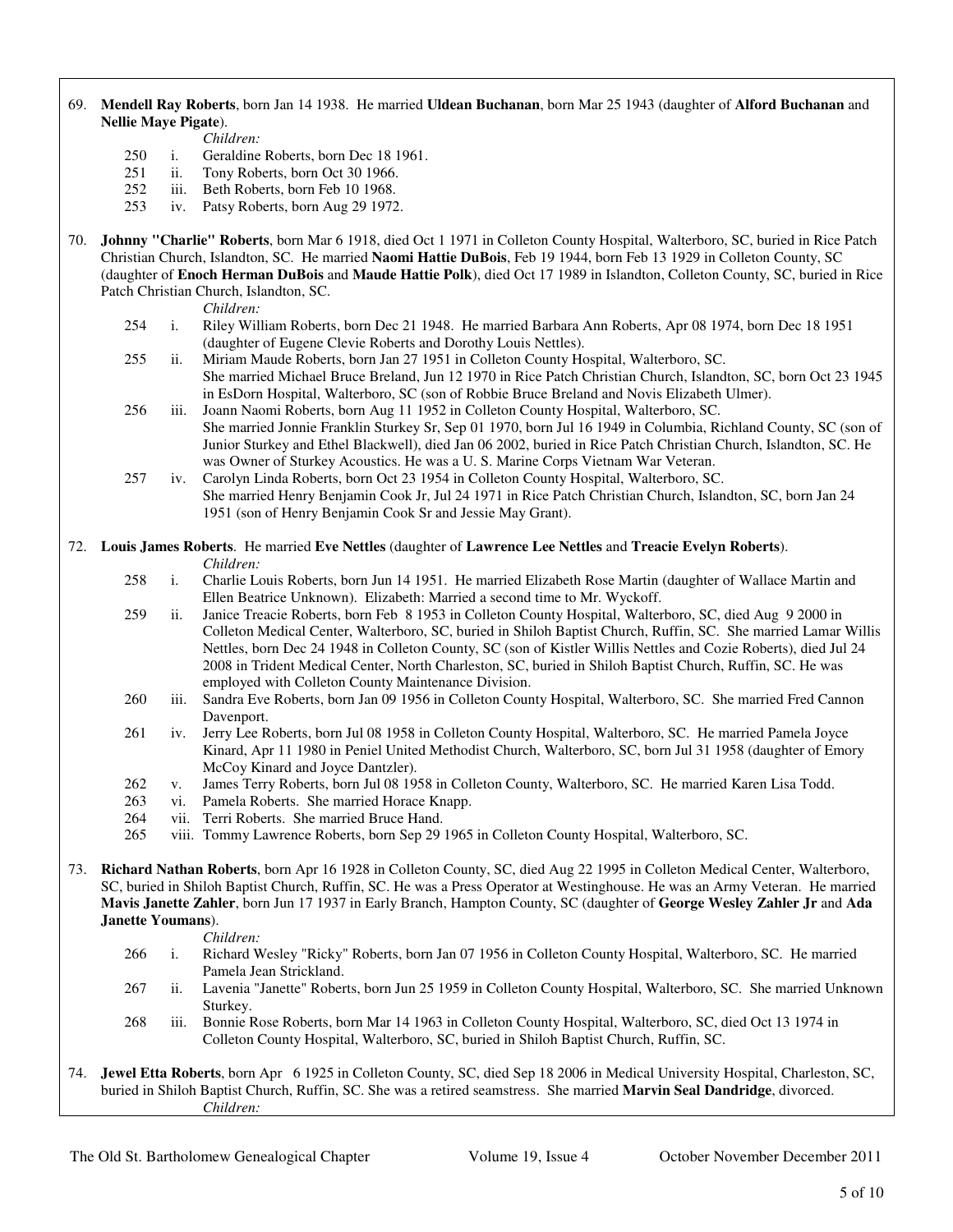- 269 i. Marvin Randolph "Randy" Dandridge, born Jul 26 1958. He married Catherine Unknown.
- ii. Mary Etta Dandridge, born Jan 4 1960. She married James Andrew Thompson Sr, Feb 18 1977 in Early Branch, Hampton County, SC, born Jul 31 1959 in Colleton County Hospital, Walterboro, SC (son of John Randall Thompson Sr and Mary Ellen Martin).
- 77. **Albert Moody Roberts**, born Aug 23 1913 in Colleton County, SC, died Jun 20 1960 in Colleton County Hospital, Walterboro, SC, buried in Doctor's Creek Baptist Church, Walterboro, SC. He was a retired Truck Driver. He married **Annie Letha O'Quinn**, born Sep 21 1903 in Colleton County, SC (daughter of **Nathan Trowell O'Quinn** and **Caroline Rebecca Smoak**), died Mar 08 1969 in Colleton County Hospital, Walterboro, SC, buried in Doctor's Creek Baptist Church, Walterboro, SC.
	- *Children:*
	- 271 i. James Moody Roberts.
	- 272 ii. Mondel J. Roberts.
	- 273 iii. Linda Roberts.
	- 274 iv. Alberta Roberts.
	- 275 v. Lyda Lavell Roberts, born Jun 06 1936. She married (1) Donald Lyles. She married (2) Cecil Clayton Murdaugh, born Aug 31 1934 in Charleston County, SC (son of Benjamin Franklin Murdaugh and Adjorie Rentz), died Oct 10 1983 in Roper Hospital, Charleston, SC, buried in Rice Patch Christian Church, Islandton, SC. He was an Automobile Mechanic.
- 78. **James "VonLee" Stutts**, born Jun 14 1918, died Jun 5 1987. He married (1) **Pearl Cotel Cumbee**, born Apr 28 1919 (daughter of **John Walker Cumbee** and **Mamie Crosby**), died Aug 03 1983.
	- *Children:*
	- 276 i. Della Mae Stutts.
	- 277 ii. Dottie Stutts.
	- 278 iii. James VonLee Stutts Jr.
	- 279 iv. Charles Ston Stutts.
	- He married (2) **Lottie Viola Roberts**, born Dec 23 1915 (daughter of **William Nathan "Billie" Roberts Sr** and **Margaret "Jessie" Nettles**), died Aug 28 2004, buried in Sauldam Baptist Church, Ravenel, SC.
- 79. **Iva Lee Stutts**, born Nov 18 1920. She married **Northern Headden**, May 19 1939, born Jan 14 1916 (son of **Lewis Malcolm Headden** and **Fannie Catherine Craven**), died Oct 29 1999, buried in Bedon Baptist Church, Walterboro, SC.
	- *Children:*
	- 280 i. Ruth Headden, born Oct 05 1941, died Oct 05 1941.
	- 281 ii. Carl Headden, born Sep 28 1942.
	- 282 iii. Lourine Headden, born Feb 15 1944.
	- 283 iv. Joyce Headden, born Feb 09 1947. She married Harry Esdorn Crosby Jr, Jun 10 1966 in Bedon Baptist Church, Walterboro, SC (son of Harry Esdorn Crosby Sr and Gertrude Gibson),
	- 284 v. Joanne Headden, born Apr 05 1948.
	- 285 vi. Alroy Headden, born Jun 04 1954.
	- 286 vii. Mitchell Headden, born Oct 07 1959.
- 80. **Harry L. Stutts**, born Sep 30 1923. He married **Earlene Doyle**, born May 25 1924 (daughter of **James Doyle** and **Isalee Crosby**), died Dec 20 2007.
	- *Children:*
	- 287 i. Harry L. Stutts Jr.
	- 288 ii. Jerry Stutts.
	- 289 iii. Rusty "Terry" Stutts.
	- 290 iv. Delores Stutts.
- 81. **Walter Leroy Stutts**, born Apr 26 1925 in Walterboro, Colleton County, SC, died Feb 16 2009. He was a Veteran United States Navy. He was a retired Driver with Brayline Trucking Company. He married (1) **Sara Elliott**.
	- *Children:*
	- 291 i. Brenda Stutts, died before Feb 2009.
	- 292 ii. Tilly Stutts. She married Unknown Carley.
	- 293 iii. Dennis Walter Stutts. .
	- 294 iv. Betsy Stutts. She married Bob Hand.
	- He married (2) **Elberta "Libby" Moyer**.
- 83. **Daisy B. Stutts**, born May 10 1932 in Walterboro, Colleton County, SC, died Nov 15 2010 in Medical University of SC, Charleston, SC, buried in Live Oak Cemetery, Walterboro, SC. She married (1) **Carl W. Wiggins Sr**, born Apr 1 1930, died Jun 3 1954.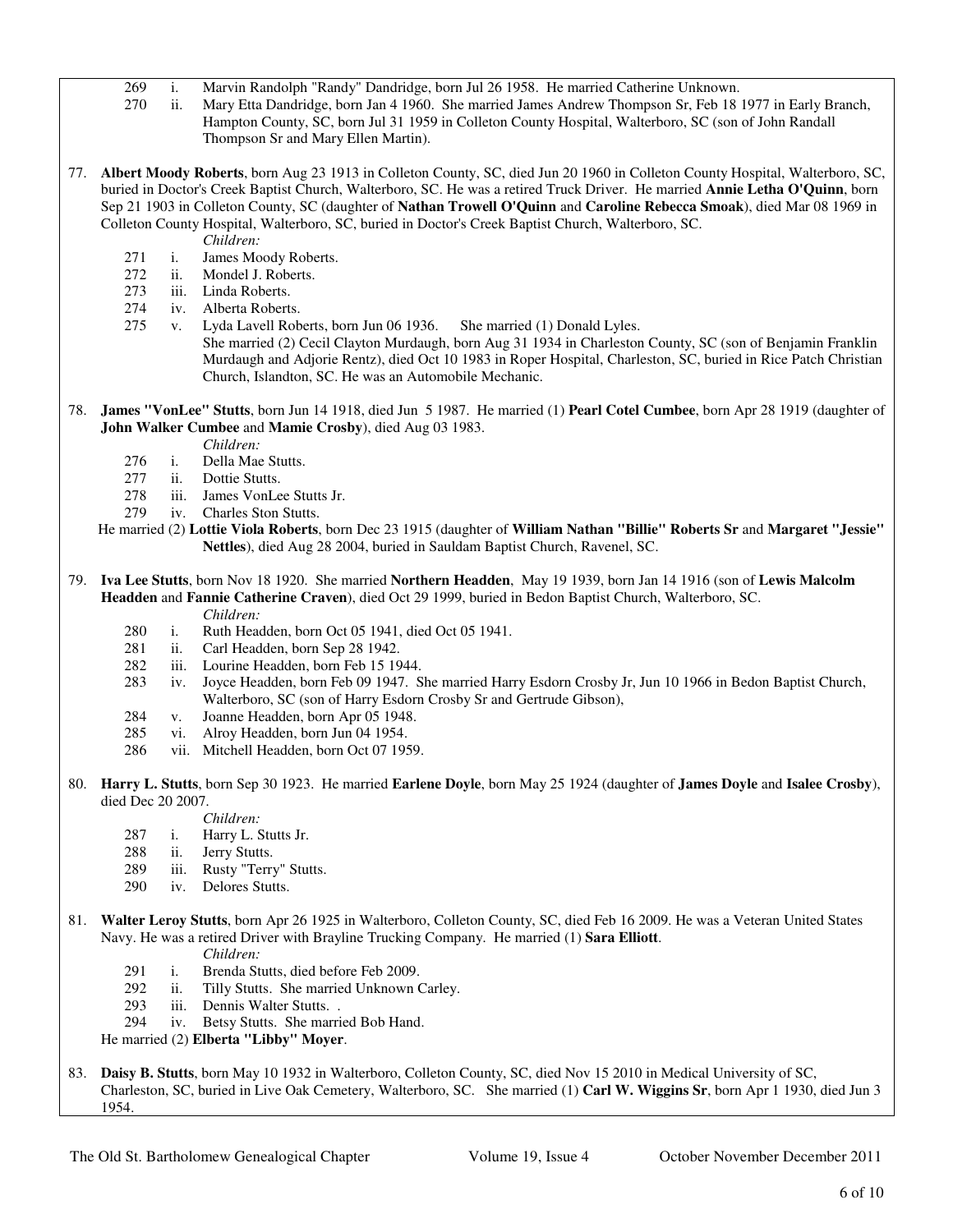| Children: |  |
|-----------|--|
|           |  |

- 295 i. Brose Wiggins.
- 296 ii. Carl W. "Wendy" Wiggins Jr. He married Tricia Unknown.
- She married (2) **Eddie L. Carson**, born Jan 8 1932, died Jul 22 1974.
	- *Children:*
	- 297 iii. Don Carson.
	- 298 iv. Rose Marie Carson.
	- 299 v. Toby Carson.<br>300 vi. Charles Carso
	- vi. Charles Carson.

84. **Rose Lee Stutts**, born Mar 24 1935, died Sep 1 1970, buried in Live Oak Cemetery, Walterboro, SC. She married **Frankie Faulkenberry**, born Apr 05 1934, died Jul 15 1997.

- *Children:*
- 301 i. Kenneth Faulkenberry.
- 302 ii. Rodney Faulkenberry.
- 85. **Ruby Roberts** (See marriage to number 57.)
- 86. **Herbert Roberts**, born Apr 28 1926, died Sep 15 1990, buried in Welch Creek Baptist Church, Walterboro, SC. He married (1) **Anne Sewell**. He married (2) **Lib Bennett**.
	- *Children:*<br>*i.* Karen Rol
	- 303 i. Karen Roberts.<br>304 ii. Lisa Roberts.
	- 304 ii. Lisa Roberts.<br>305 iii. Gail Roberts.
	- iii. Gail Roberts.
	- He married (3) **Myrtle Hayden**, born Mar 06 1933, died Jul 07 2006.
		- *Children:*
		- 306 iv. Sandra Roberts.
- 87. **Lloyd Harvey Roberts**. He married **Dora Leila Jennings**, divorced.

#### *Children:*

- 307 i. Linda Sue Roberts. She married Unknown Ramsey.
- 308 ii. Sandra Lee Roberts, born Nov 09 1953, died Before May 2004.
	- She married Unknown Ramsey.
- 309 iii. Lloyd Don Roberts.
- 310 iv. Debra Kay Roberts. She married Unknown Szablewski.
- 311 v. Thomas Wayne Roberts, born Jan 29 1962.
- 312 vi. Jeffrey Scott Roberts, born Feb 18 1964 in Walterboro, Colleton County, SC, died Jun 10 2010 in Walterboro, Colleton County, SC. He was a Foreman for Florida Cooling Supply. He married Germaine Roberson.
- 313 vii. Elizabeth Ann "Beth" Roberts, born Sep 30 1967 in Walterboro, Colleton County, SC, died May 01 2004, buried in St Nicholas Lutheran Church, Fairfax, SC. She married (2) Unknown James. She married (3) Richard Alan Loadholt, born about 1961 in Fairfax, SC (son of Albert Marcellus Loadholt Jr and Catherine Atkinson), died Jul 19 2010 in Allendale County Hospital, Allendale, SC, buried in St Nicholas Lutheran Church, Fairfax, SC. He retired from the Textile Industry.
- 88. **Betty Roberts**. She married **Jervey J. Crosby**, born Jan 29 1921 in Colleton County, SC (son of **Melvin C. Crosby** and **Bessie Lee Robertson**), died Dec 01 1985 in Colleton Regional Hospital, Walterboro, SC, buried in Bedon Baptist Church, Walterboro, SC. He was a Heavy Equipment Operator. He was an Army Veteran of World War II.
	- *Children:*
	- 314 i. Terrance Payton Crosby, born Jan 14 1956. He married Leann Jane Vandermark, born Jan 03 1957, died Feb 25 2006.
	- 315 ii. Jervey Clayton "Dunkie" Crosby, born Mar 10 1957
	- 316 iii. Stuart Gerry Crosby, born Jul 18 1959. He married Joanne Frakes, married Nov 07 1981.
	- 317 iv. Tammie Marlene Crosby, born Jul 19 1960. She married Dale Monroe Smith, Sep 03 1983.

89. **George Roberts**, born Apr 26 1936, died Jul 07 2001, buried in St George, Dorchester County, SC. He married (1) **Mildred Carter**.

 *Children:* 318 i. Kim Roberts. 319 ii. Greg Roberts.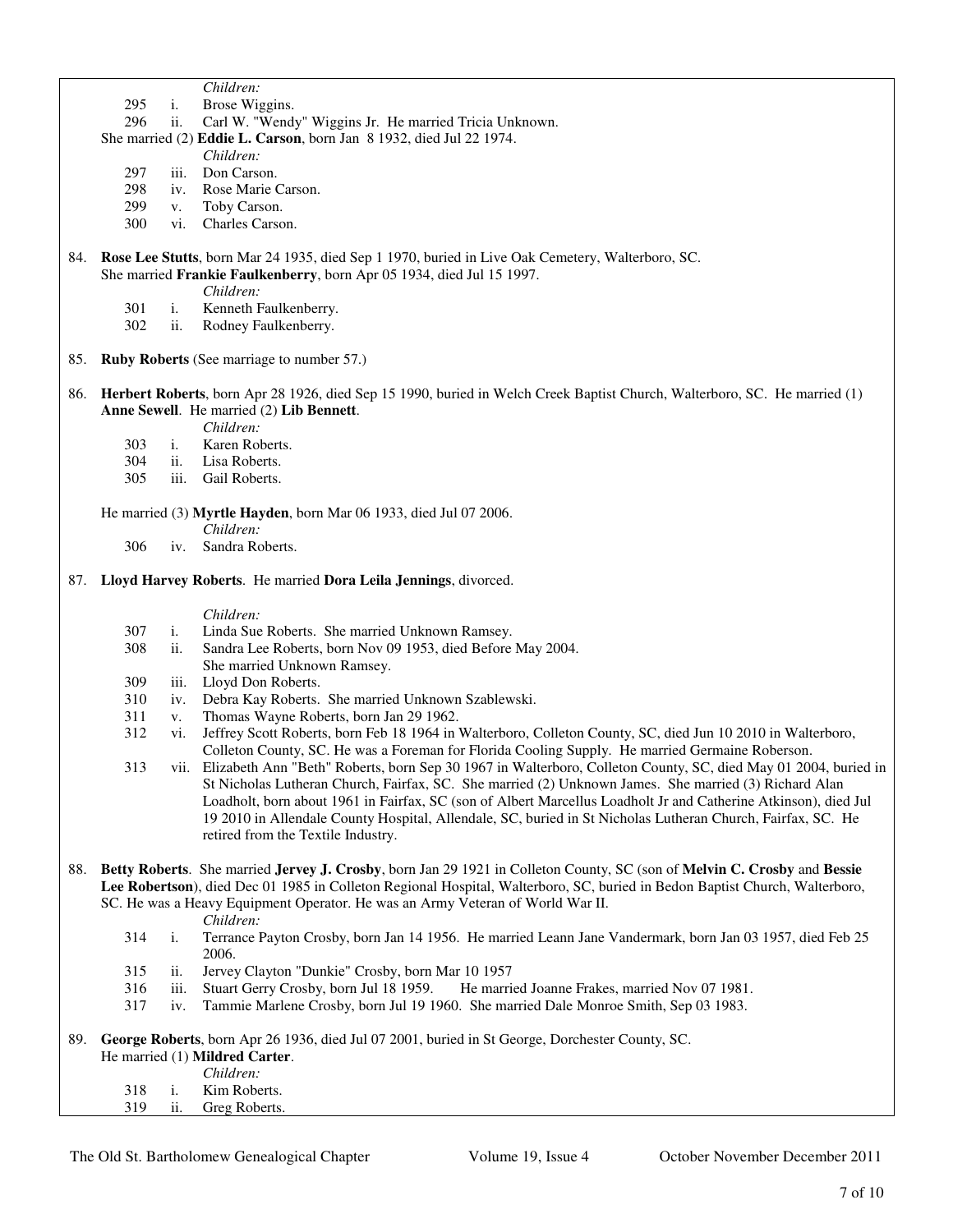#### He married (2) **Helen Lyons** (daughter of **Charlie Richard Lyons** and **Dorothy Bunton**).

*Children:*

- 320 iii. Terry Roberts.
- 321 iv. Darlene Roberts.
- 91. **Thomas Jefferson "TJ" Roberts**, born May 19 1930. He married (1) **Marian Elizabeth "Betty" Metts**, born Dec 16 1935. Divorced.

- *Children:*<br>322 i. Tony Ray 322 i. Tony Ray Roberts. He married Joyce Jordan.<br>323 ii. Sherry Gail Roberts.
- ii. Sherry Gail Roberts.
- 324 iii. Marshall Roberts.
- 325 iv. Mark Angelo Roberts.
- 326 v. Kim Roger Roberts.
- 327 vi. Kevin Mathew Roberts.

He married (2) **Effie Wright Scarbrough**, divorced.

He married (3) **Linda Ruth Bridgers**, born Aug 11 1941.

- 94. **Tex Franklin Roberts**, born Jul 9 1940. He married (1) **Catherine Imogene "Jean" Mixson**, Mar 16 1963 in Church of God, Walterboro, SC, born Jul 5 1945 (daughter of **Willard Randolph Mixson** and **Sarah Alberta Freeman**).
	- *Children:*
	- 328 i. Terron Daune Roberts, born Sep 22 1967 in Medical College Hospital, Charleston, SC. He married Kimberly Shane "Kim" Simmons, Apr 06 1991 in Bethel Presbyterian Church, Walterboro, SC (daughter of Marion Roberts "Spike" Simmons III and Denise Parker).
	- 329 ii. Bradford E. "Brad" Roberts, born Sep 6 1969 in Roper Hospital, Charleston, SC.
	- 330 iii. Tammy Renee Roberts, born Dec 30 1974 in Roper Hospital, Charleston, SC. She married John Andrew
	- Sahlmann, Aug 07 1993 in Living Word Church, Walterboro, SC (son of John Sahlmann and Martha Unknown).
	- 331 iv. Debra Roberts.

He married (2) **Deborah Davis**.

- 
- *Children:*<br>332 v. Tiffany He v. Tiffany Heather Roberts, born Jan 1 1988 in Medical University Hospital, Charleston, SC.
- 96. **Joseph "Edgar" Roberts**, born Apr 13 1909 in Colleton County, SC, died Jul 19 1976 in Savannah, Chatham County, Ga, buried in Gillisonville Baptist Church, Gillisonville, Jasper County, SC. He married **Julia Walsh**, Sep 26 1932, b. May 08 1913 died Apr 29 1996

*Children:*

- 333 i. Doris Marian Roberts, born Nov 17 1932. She married David Legare Knight Jr, Feb 23 1952, born Oct 23 1932 (son of David "Legare" Knight and Effie Mae Rickenbaker).
- 334 ii. Edyce Roberts, born Jun 24 1934. She married Bobby McNeese, Dec 12 1952, born Jan 18 1932.
- 335 iii. William Thomas Roberts, born Feb 07 1938, died Sep 22 1997. He married Margaret Nelson, born Feb 07 1938.

97. **Blanche Roberts**, born Aug 08 1911, died Jun 25 1996, buried in Gillisonville, Jasper County, SC.

She married **Robbie Smith**, Sep 10 1930.

*Children:*

- 336 i. Isabelle Telia Smith.
- 337 ii. Roberta Naomi Smith.
- 100. **Joseph Wylie Roberts Jr**, born Mar 30 1919, died May 12 1982. He married **Audrey Hackle**, about 1945, born about 1921. *Children:*
	- 338 i. Brenda Sue Roberts.
	- 339 ii. Infant Roberts, born Aug 25 1947, died Aug 25 1947.
	- 340 iii. Wylette Roberts.
	- 341 iv. Sara Naomi Roberts.
- 101. **Herbert Roberts Sr**, born Oct 17 1922, died Jan 19 2008. He married (1) **Hattie Mae Chassereau**, divorced.
	- *Children:*
	- 342 i. Herbert "Bob" Roberts Jr. He married (1) Mildred Stanley, divorced (daughter of Hanford J. Stanley and Ola Mae Jarrell). He married (2) Gail Hodges (daughter of Hugh Hodges and Annie Lou Anderson). He married (2) **Virginia Verdell**, born about 1929.
	-
	- *Children:*<br>343 ii. Joseph Ed 343 ii. Joseph Edward Roberts.<br>344 iii. Gary Mark Roberts
	- iii. Gary Mark Roberts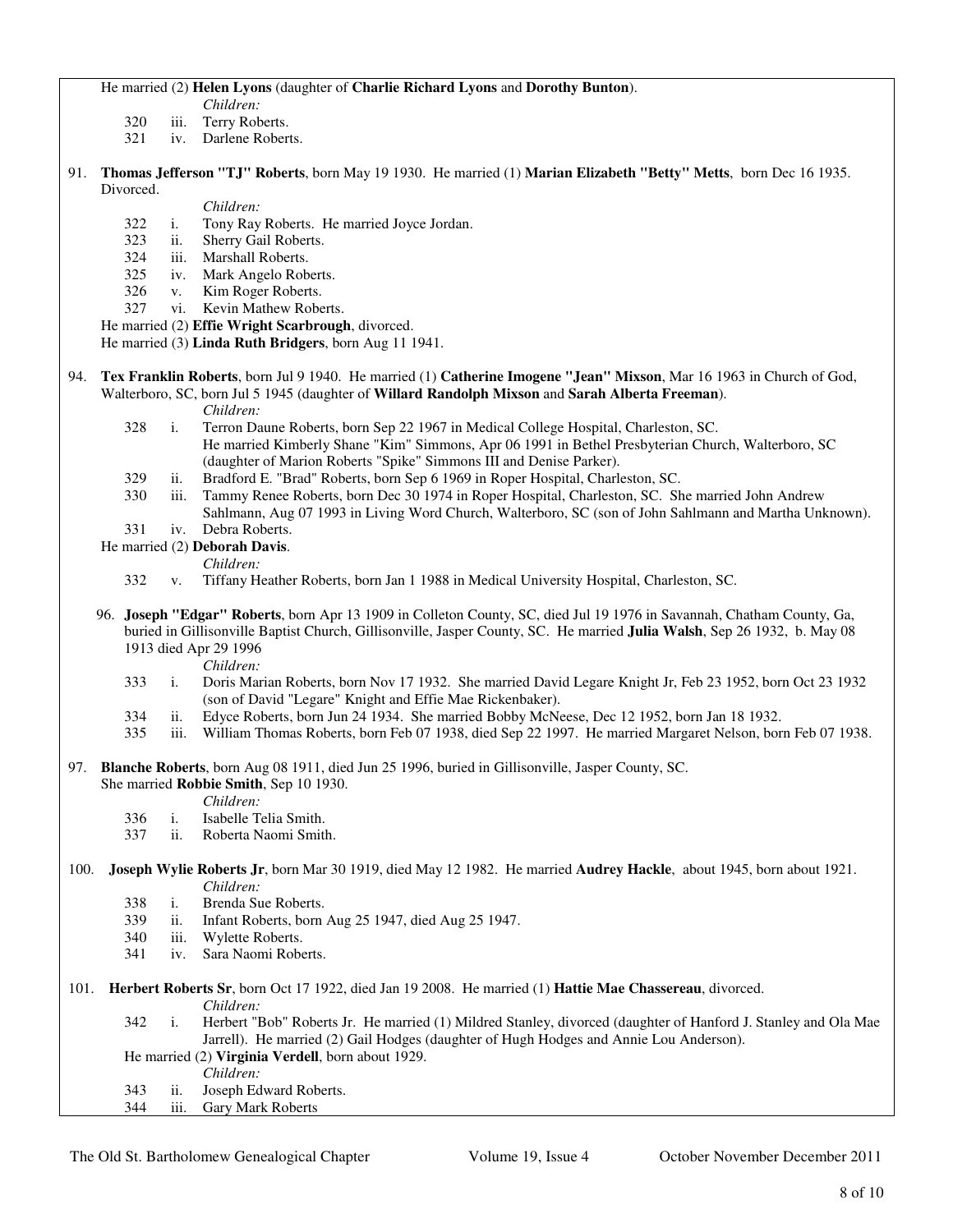345 iv. Infant Daughter Roberts, born about 1952, died about 1952.

- 102. **Julia Roberts**, born Feb 25 1925, died Dec 15 2000, buried in Savannah, Chatham County, Ga. She married **Walter Hill Bryant Sr**, born about 1911, died about 1985.
	- *Children:*
	- 346 i. Burch Bryant.
	- 347 ii. Betty Juliette Bryant.
	- 348 iii. Walter Hill Bryant Jr.
- 103. **Maye Roberts**, born May 26 1909, died Aug 5 1976, buried in Gillisonville Baptist Church, Gillisonville, Jasper County, SC. She married **James Earl Padgett Sr**, born Feb 7 1909, died Nov 8 1988, buried in Gillisonville Baptist Church, Gillisonville, Jasper County, SC.

*Children:*

- 349 i. James Earl Padgett Jr, He married Nancy Hunter, divorced.
- 104. **Helen Roberts**, born Sep 17 1911, died Jun 23 1991, buried in Gillisonville Baptist Church, Gillisonville, Jasper County, SC. She married **Lewis Wilson Freeman**, born May 21 1908, died Dec 23 1994, buried in Gillisonville Baptist Church, Gillisonville, Jasper County, SC.

- *Children:*
- 350 i. Helen "Kaye" Freeman, born Jul 16 1940 in Savannah, Chatham County, Ga. She married William "Claude" Davis Jr, born Dec 17 1939 in Ridgeland, Jasper County, SC (son of William Claude Davis Sr and Janie Mae "Jennie" Raymond).
- 108. **Gladys Ermine Hiott**, born Jul 25 1915, died Aug 18 1997, buried in Live Oak Cemetery, Walterboro, SC. She married **Edgar Samuel Fennell Sr**, Dec 30 1932, born Mar 16 1912 in Colleton County, SC, died Jun 27 1987 in Colleton Regional Hospital, Walterboro, SC, buried in Live Oak Cemetery, Walterboro, SC. **Edgar**: Son of George W. Fennell and Ruth Driggers Fennell.

*Children:*

- 351 i. Barbara Ann Fennell, born Mar 26 1934.
- ii. Edgar Samuel "Sonnyboy" Fennell Jr, born Apr 19 1937, died Aug 22 2007 He married Iona Elizabeth Crosby, Jun 18 1960 in Bethel Baptist Church, Walterboro, SC (daughter of Frampton Clarence Crosby and Dorothy Craven). He was a Tax Collector.
- 353 iii. Sandra Ruth Fennell, born about 1941, died Nov 02 1944.
- 354 iv. George Fennell.
- 355 v. Laurie Thomasina "Tommy" Fennell, born Feb 22 1945. She married (1) Edward McDowell "Mac" Linder Jr, divorced born Jul 15 1942 in Colleton County, SC (son of Edward McDowell "Mack" Linder and Bettie Matthews). Edward: Living in Quinlan, Texas as of Jan 2005. She married (2) Harold E. Padgett Jr (son of Harold E. Padgett Sr and Lucille Morningstar). Harold: Living in Walterboro, SC as of Jan 2005.
- 109. **Lois Horton**, born Feb 02 1914, died Oct 12 2004, buried in Ebenezer Cemetery, Yemassee, SC.

She married **Robert E. "Buddy" Williams**, born Jul 17 1908, died May 29 1958.

*Children:*

- 356 i. Robert Eugene Williams.
- 357 ii. John Williams.
- 358 iii. Janice Williams.
- 110. **Daniel Horton Jr**, born May 02 1923. He married **Margaret Inabinett**.

*Children:*

359 i. Daniel Horton III.